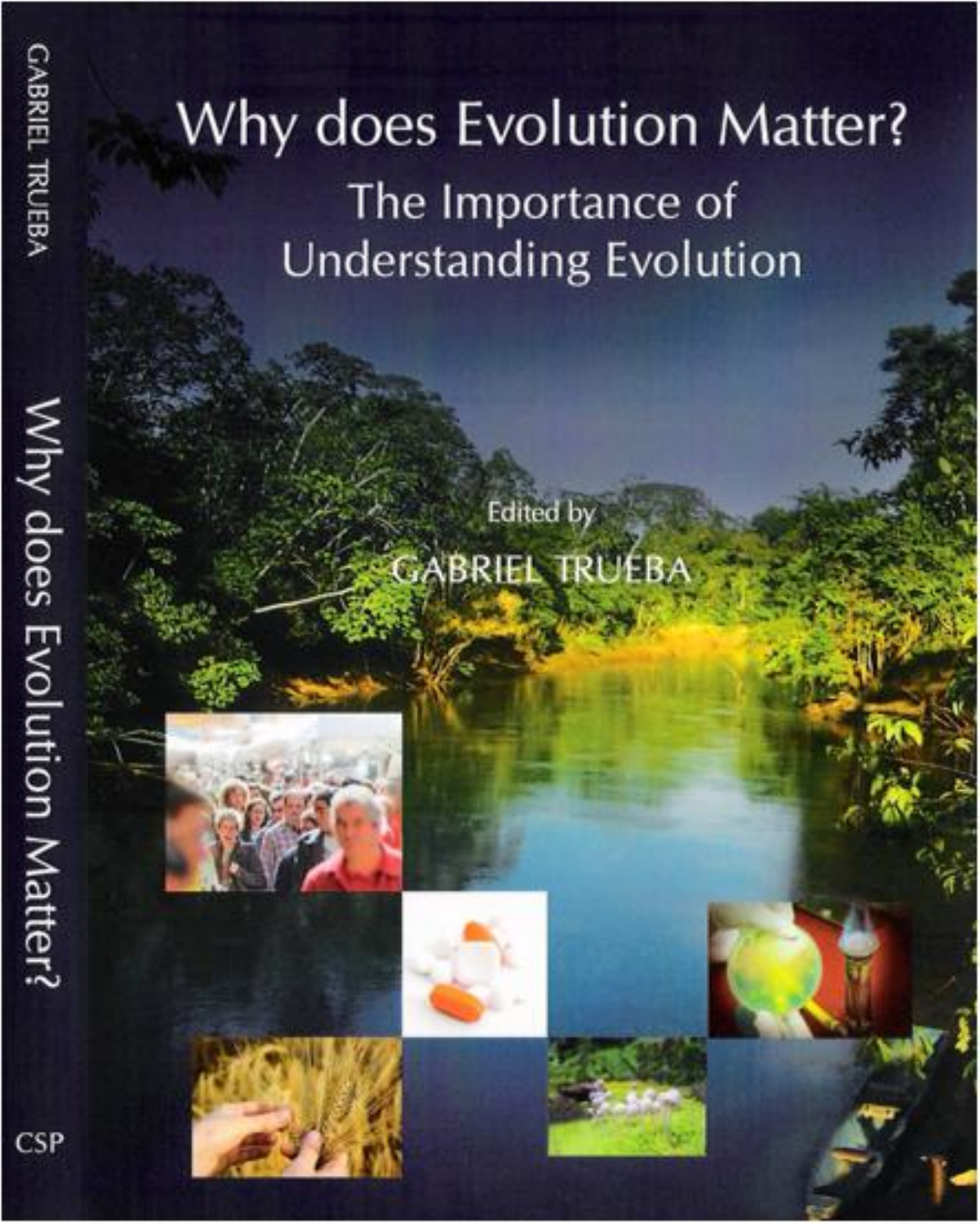## Why does Evolution Matter? The Importance of Understanding Evolution

Edited by

Gabriel Trueba

# **CAMBRIDGE SCHOLARS** PUBLISHING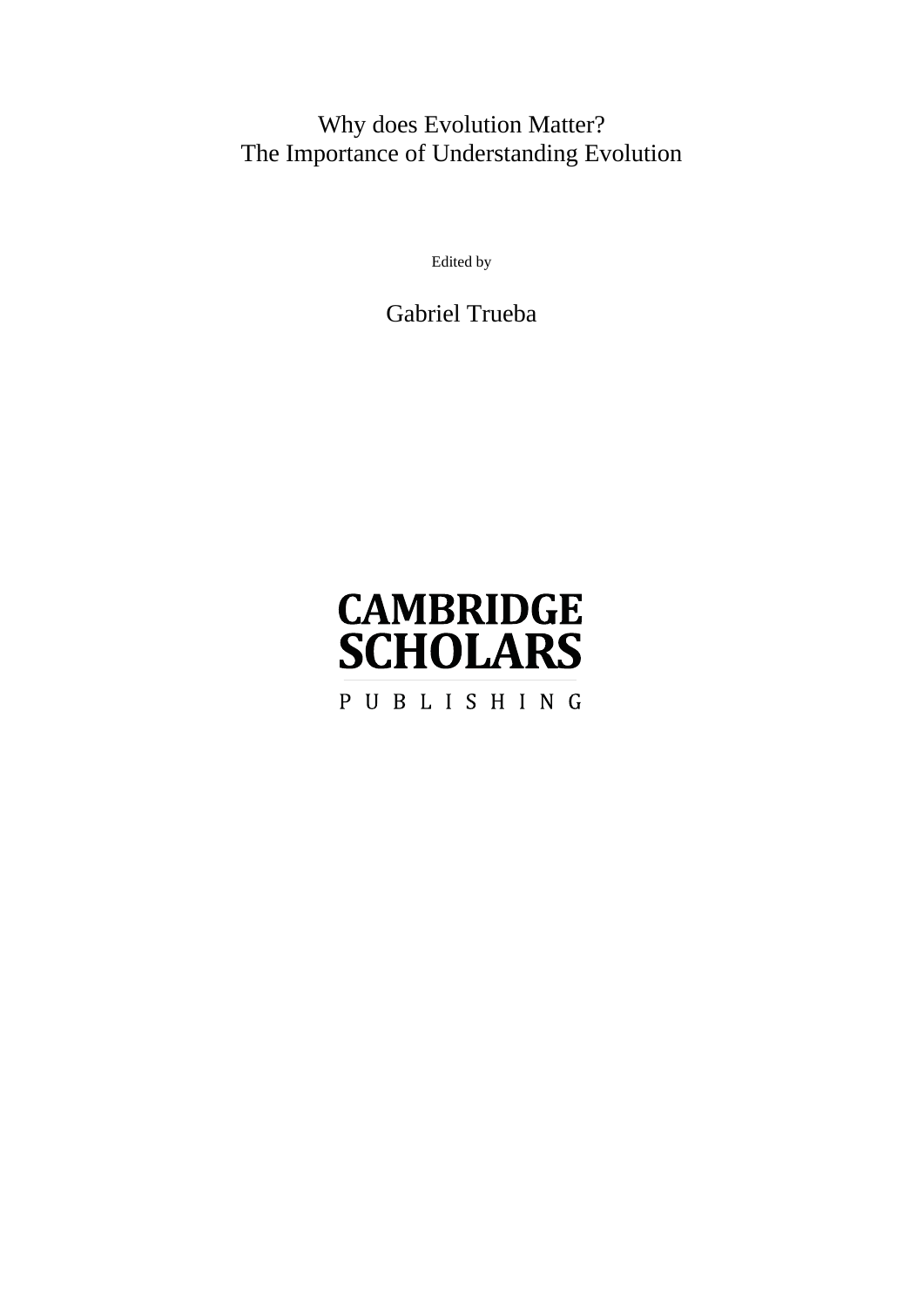#### Why does Evolution Matter? The Importance of Understanding Evolution, Edited by Gabriel Trueba

This book first published 2014

Cambridge Scholars Publishing

12 Back Chapman Street, Newcastle upon Tyne, NE6 2XX, UK

British Library Cataloguing in Publication Data A catalogue record for this book is available from the British Library

Copyright © 2014 by Gabriel Trueba and contributors

All rights for this book reserved. No part of this book may be reproduced, stored in a retrieval system, or transmitted, in any form or by any means, electronic, mechanical, photocopying, recording or otherwise, without the prior permission of the copyright owner.

ISBN (10): 1-4438-6518-4, ISBN (13): 978-1-4438-6518-0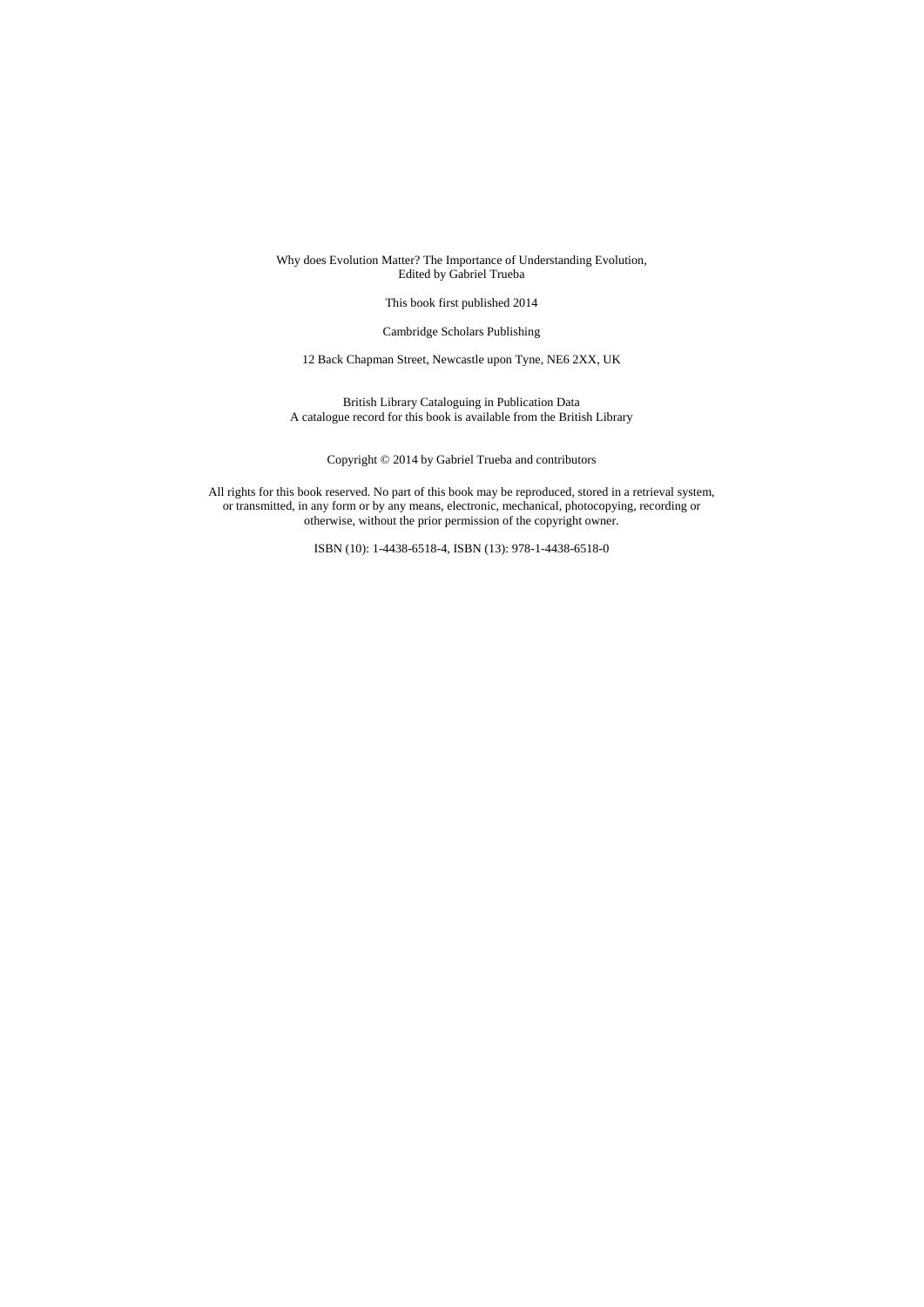Paz-y-Miño-C. G. and Espinosa A. 2014. The Incompatibility Hypothesis: Evolution vs. Supernatural Causation. Pp. 3-16. In G. Trueba (Ed.) Why Does Evolution Matter? The Importance of Understanding Evolution. Cambridge Scholars Publishing, Newcastle, United Kingdom. ISBN (10): 1-4438-6518-4, ISBN (13): 978-1-4438-6518-0.

### CHAPTER ONE

## THE INCOMPATIBILITY HYPOTHESIS<sup>.</sup> EVOLUTION VS. SUPERNATURAL CAUSATION

## GUILLERMO PAZ-Y-MIÑO-C AND AVELINA ESPINOSA

#### **Introduction**

Supernatural causation (i.e. the belief in a Supreme Being, creator and sustainer of the universe, omnipresent, omnipotent, omniscient) is a cultural pollutant, incompatible with empirical reality. "Belief" disrupts delays and/or stops the correct comprehension and acceptance of evidence. We have postulated that the controversy over evolution-and-science versus creationism is inherent in the incompatibility between scientific rationalism/empiricism and the belief in supernatural causation (Paz-y-Miño-C and Espinosa 2012a, 2013a). This hypothesis (=incompatibility) helps us understand and explain the everlasting and fluctuating antagonism—in cycles, from moderate to intense opposition during human history—in the relationship between science/evolution and religion (Pazy-Miño-C and Espinosa 2013a). In this chapter, we examine conceptually the incompatibility hypothesis (IH), its predictions and alternatives, and approaches to test it quantitatively.

#### **Conceptual Framework of IH**

As a rational explanation of a natural phenomenon, the incompatibility hypothesis (IH) allows us to examine the controversy over evolution-andscience versus creationism. The observable "phenomenon" in society is "the controversy", the conflicts that emerge when facts organized in a rational interpretation of empirical reality (=the science of evolution) challenge "belief-" and the "supernatural-causation-based" answers to questions about the origin of the universe and life, the mutability and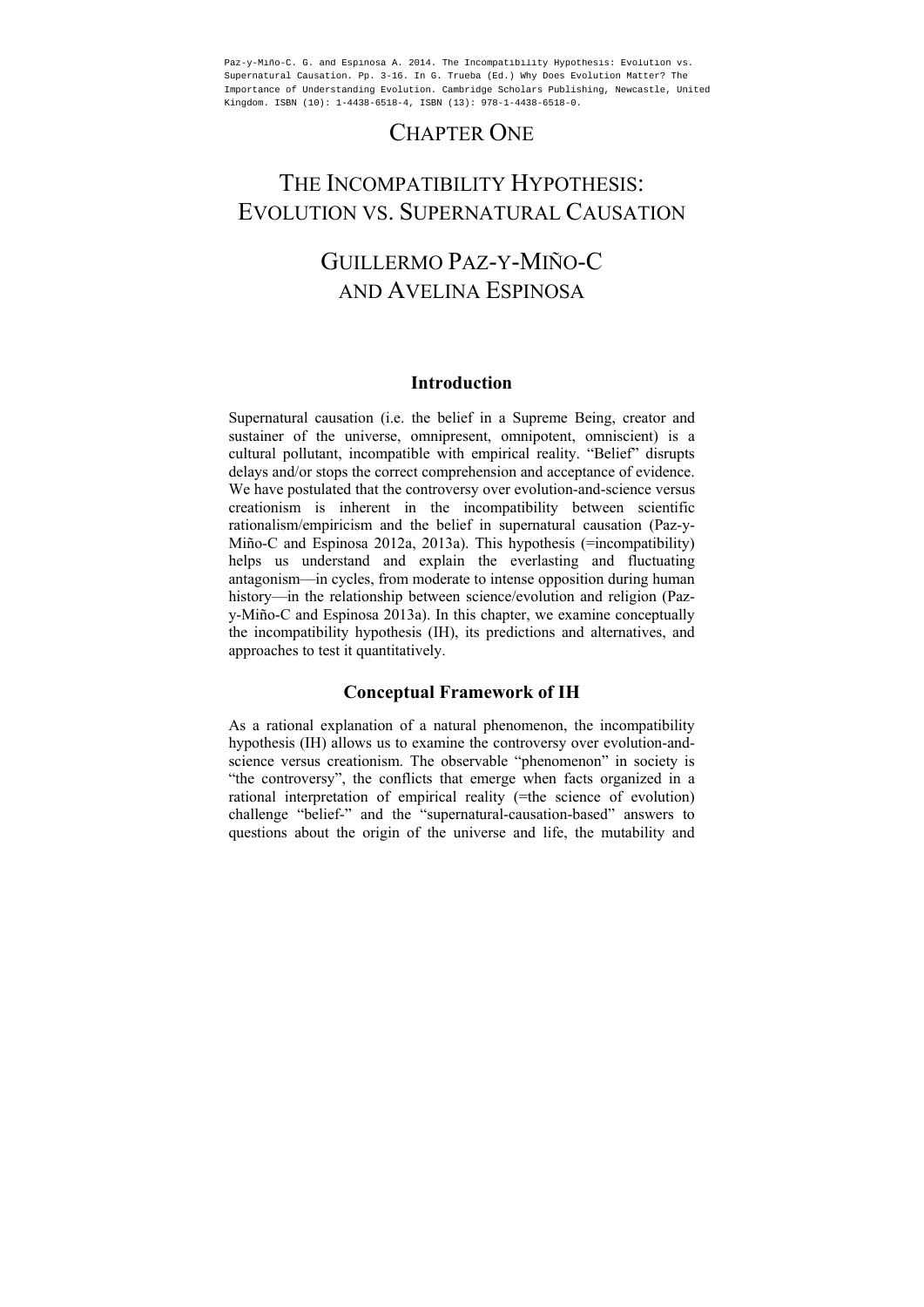phylogenetic diversification of life, its extinctions and the finite nature of *Nature* (Paz-y-Miño-C and Espinosa 2011a). The IH is an ultimate-level hypothesis, rather than a proximate one: IH explains the "cause" of the controversy, its fundamental reason (Paz-y-Miño-C and Espinosa 2012a, 2013a, b). It also directly addresses the question: what elicits the controversy evolution-and-science versus creationism? Answer: their intrinsic incompatibility, their opposing approaches to assessing reality, i.e. science via testing hypotheses, falsifying and/or testing predictions, and replication of experiments; creationism, in contrast, via the sole belief in supernatural causality (Paz-y-Miño-C and Espinosa 2013a, b). We acknowledge and value proximate levels of analysis of the controversy, including the detailed and simultaneous characterization of multiple factors that can influence an individual's acceptance of evolution and scientific evidence, for example, religious beliefs, pro-life beliefs and political ideology (Miller et al. 2006), or political and religious conservatism, knowledge about evolution and its relevance, creationist reasoning, evolutionary misconceptions, and exposure to evolution (Hawley et al. 2011). From a research programme perspective, however, IH is a central hypothesis, as a guiding ultimate level of analysis, while the indispensable proximate-level studies are auxiliary in essence (=auxiliary hypotheses; Lakatos 1978).

#### **Predictions of IH**

The incompatibility hypothesis makes numerous testable predictions: here we examine three:

#### **Chronological Conflict and Accommodation**

IH predicts the emergence of conflict and accommodation, by creationism, when advances in science continue to challenge the belief in supernatural causation. Societal turmoil would not occur if scientific discoveries *proven-beyond-reasonable-doubt*, like evolution, were readily accepted by the public (note that no reputable scientist questions the reality of evolution, although scientific debates about evolution persist as part of the *modus operandi* of science). Examples include Nicolaus Copernicus's heliocentric hypothesis (the sun at the centre of our solar system, 1543), confirmed by Galileo Galilei and Johannes Kepler (iconic contributors to astronomy in the 1600s), which challenged and replaced Claudius Ptolemy's geocentric model (the Earth as the centre of the universe, *ca*160AD—a view worshipped as reality for 1500 years by early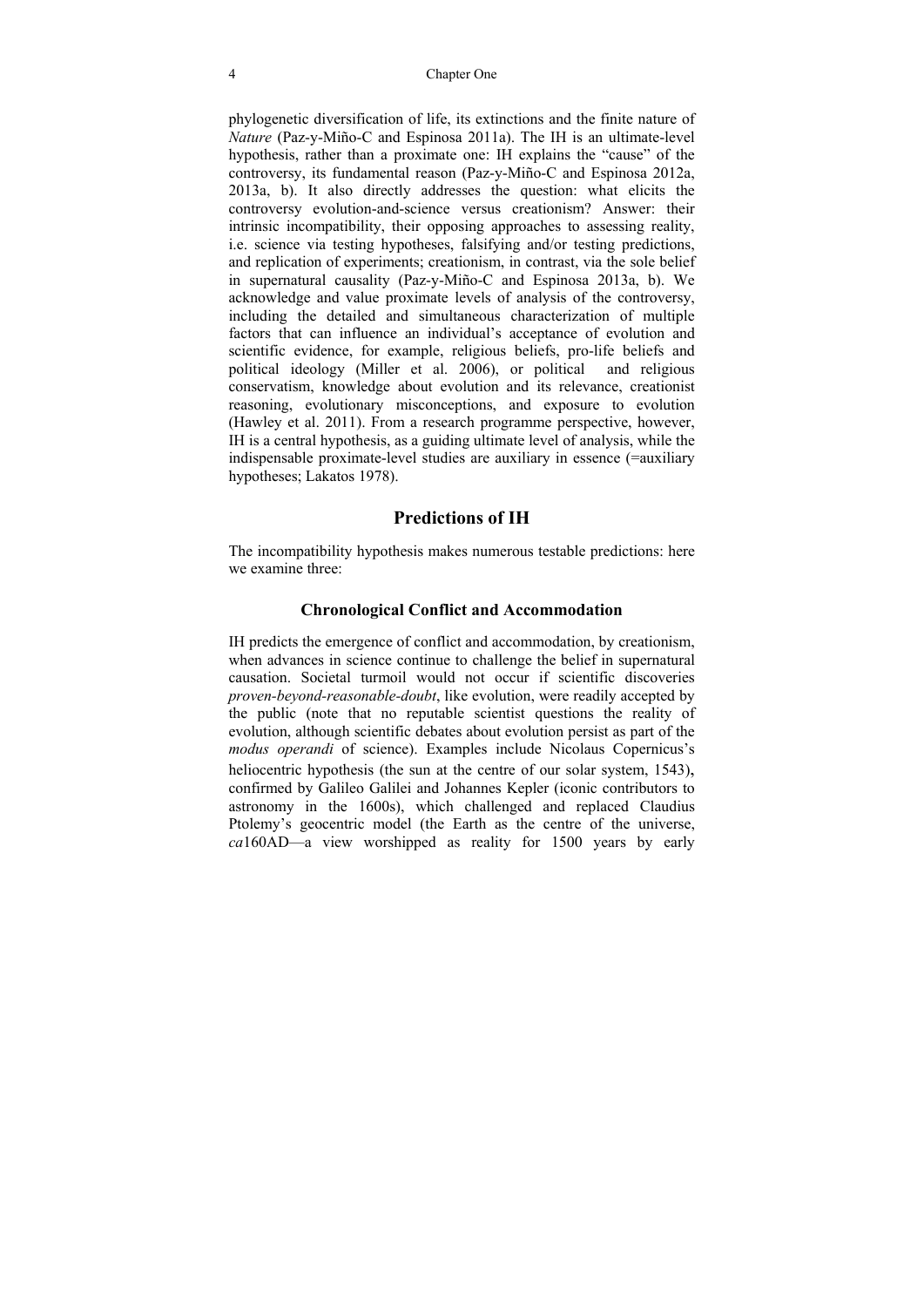astronomers and theologians); or Charles Darwin's Theory of Evolution by means of natural selection (Darwin 1859, 1871), which debunked the Victorian concept of "species' immutability" of the late 1800s (Montúfar 2013). IH also anticipates that creationist models that emerge and accommodate to modern scientific discoveries by inserting a Creator or Designer into the processes of nature (i.e. theistic evolution, creation science, Intelligent Design) will fail once scrutinized by science, of course not without agitated debate and lawsuits (e.g. Kitzmiller et al. versus Dover School District et al. 2005).

Testing the "chronological-conflict-and-accommodation" prediction requires historical documentation of the scientific discoveries and/or creationists' challenges to science as they have been systematically discredited by research, e.g. the flat-earth hypothesis versus oblate-sphereat-the-poles versus oblate-sphere-at-the-equator planet, or geocentrism versus heliocentrism, or species immutability versus modern genetics and natural selection (above, see also Stenger 2012). A more recent chronology, which is limited to only two decades and involves the late Intelligent Design (ID) movement, is comparably vast: the fallacy of ID, a doctrine born in the 1980s, proposes that a designer is responsible, ultimately, for the assemblage of complexity in biological systems; according to ID, evolution cannot explain holistically the origin of the natural world, nor the emergence of intricate molecular pathways essential to life, nor the immense phylogenetic differentiation of biological diversity, and instead ID proposes an *intelligent agent* as the ultimate cause of nature (Pennock 2001; Young and Edis 2004; Forrest and Gross 2007a, b; Petto and Godfrey 2007; Phy-Olsen 2010; Paz-y-Miño-C and Espinosa 2013a, b). In conceptually mistaken, type-I-error-based arguments to discredit evolution, ID has attributed randomness to molecular change, deleterious nature to single-gene mutations, insufficient geological time or population size for molecular improvements to occur, and invoked "design intervention" to account for complexity in molecular structures and biological processes (Paz-y-Miño-C et al. 2011; Paz-y-Miño-C and Espinosa 2013a, b). In 2005, ID was exposed in court (Dover, Pennsylvania, Kitzmiller et al. versus Dover School District et al. 2005; Padian and Matzke 2009; Wexler 2010) for violating the rules of science by "invoking and permitting supernatural causation" in matters of evolution, and for "failing to gain acceptance in the scientific community". After 2005, ID continued to be debunked on additional grounds in which ID ventured to introduce an Intelligent Designer, e.g. string theory and cosmology in physics (Susskind 2006), geology and the fossil record in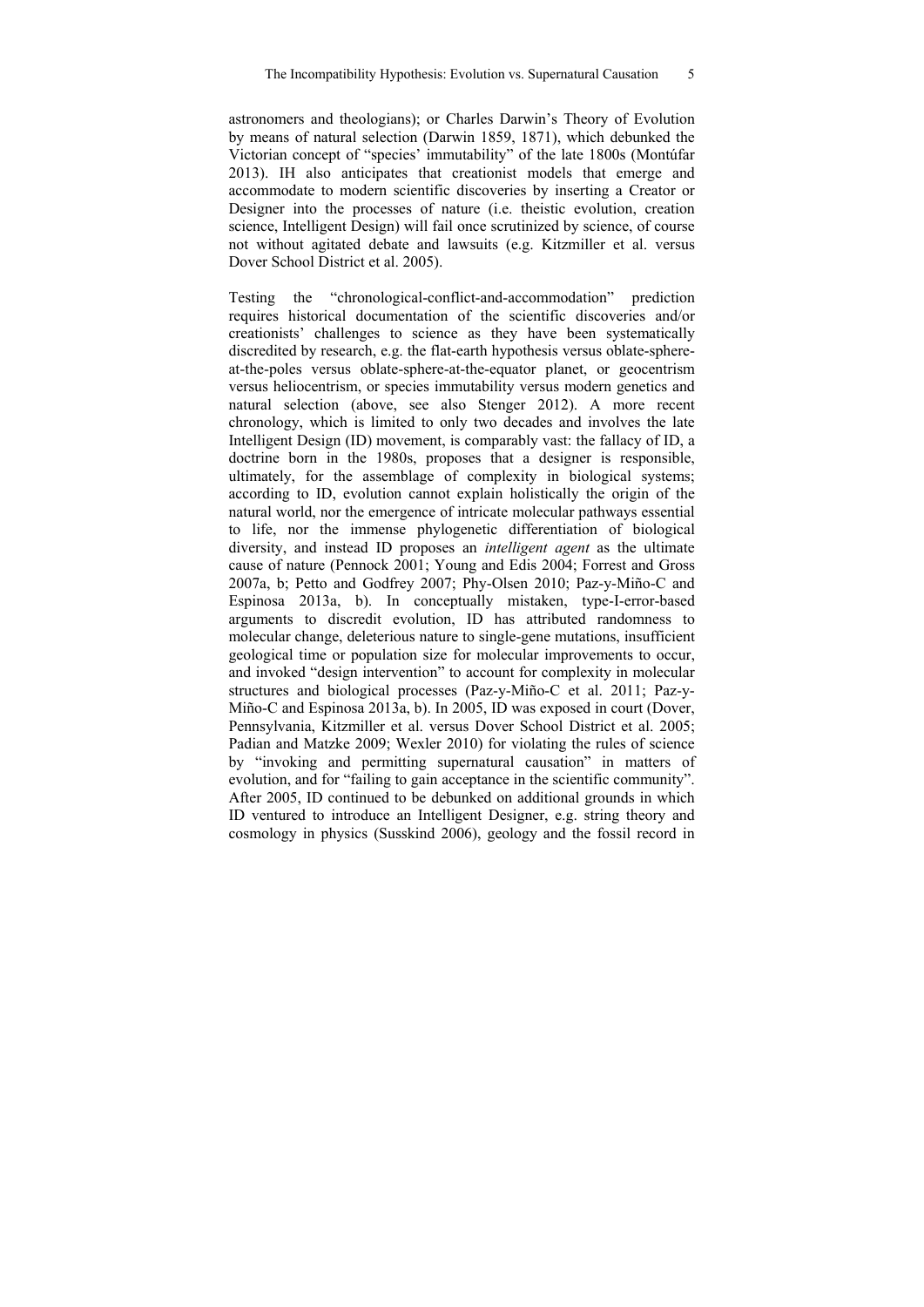paleontology (Schneiderman and Allmon 2009), or common descent versus common design in phylogenetics of unicellular organisms (Paz-y-Miño-C and Espinosa 2010).

IH also predicts differential levels of conflict between science/evolution and *proximate* (here meaning nearby and immediate Creator/Designer, rather than *proximate causality* as in above) versus *distant* creationist views (Creator/Designer in the background). Antagonism shall be intense with proximate creationism in principle and practice, like "Young Earth" Creationism" (=the creation of the universe and life by God a few thousand years ago, as in *Genesis*). In contrast, antagonism shall be moderate with distant creationism in principle and practice, as with theistic evolution or creation science, where evolution is accepted conditionally, as a Creator-guided process, or with BioLogos which proposes merging Christianity with science (Paz-y-Miño-C and Espinosa 2013a, b).

IH explains that to minimize personal conflict, particularly among disciples of theistic evolution, creation science or BioLogos, an individual can adopt self-comforting positions, such as: "evolution and creationism are in harmony", non-overlapping magisteria (NOMA=the view that science and religion occupy separate domains; as in Gould 1999), or declare agnosticism (=doubt about the existence or nonexistence of a deity) (Paz-y-Miño-C and Espinosa 2013a, b). Because disciples of all forms of creationism vary, as in a natural population, from moderate to extreme, IH predicts everlasting conflict, from moderate to intense, between scientific rationalism/empiricism and the belief in supernatural causation (Paz-y-Miño-C and Espinosa 2013a).

The chronological-conflict-and-accommodation prediction helps us rationalize that if during the history of science creationist arguments continue to emerge to either oppose science or force harmony between science and supernatural causation (e.g. omnipresent background Creator or Designer beyond the frontiers of the known), it follows that the weakness resides in "belief" not in empiricism. Only one can be true.

#### **Change in Evolution's Acceptance as Function of Educational Attainment**

IH predicts a positive association between acceptance of evolution and level of educational attainment. This prediction can be tested by documenting and plotting acceptance of evolution as function of overall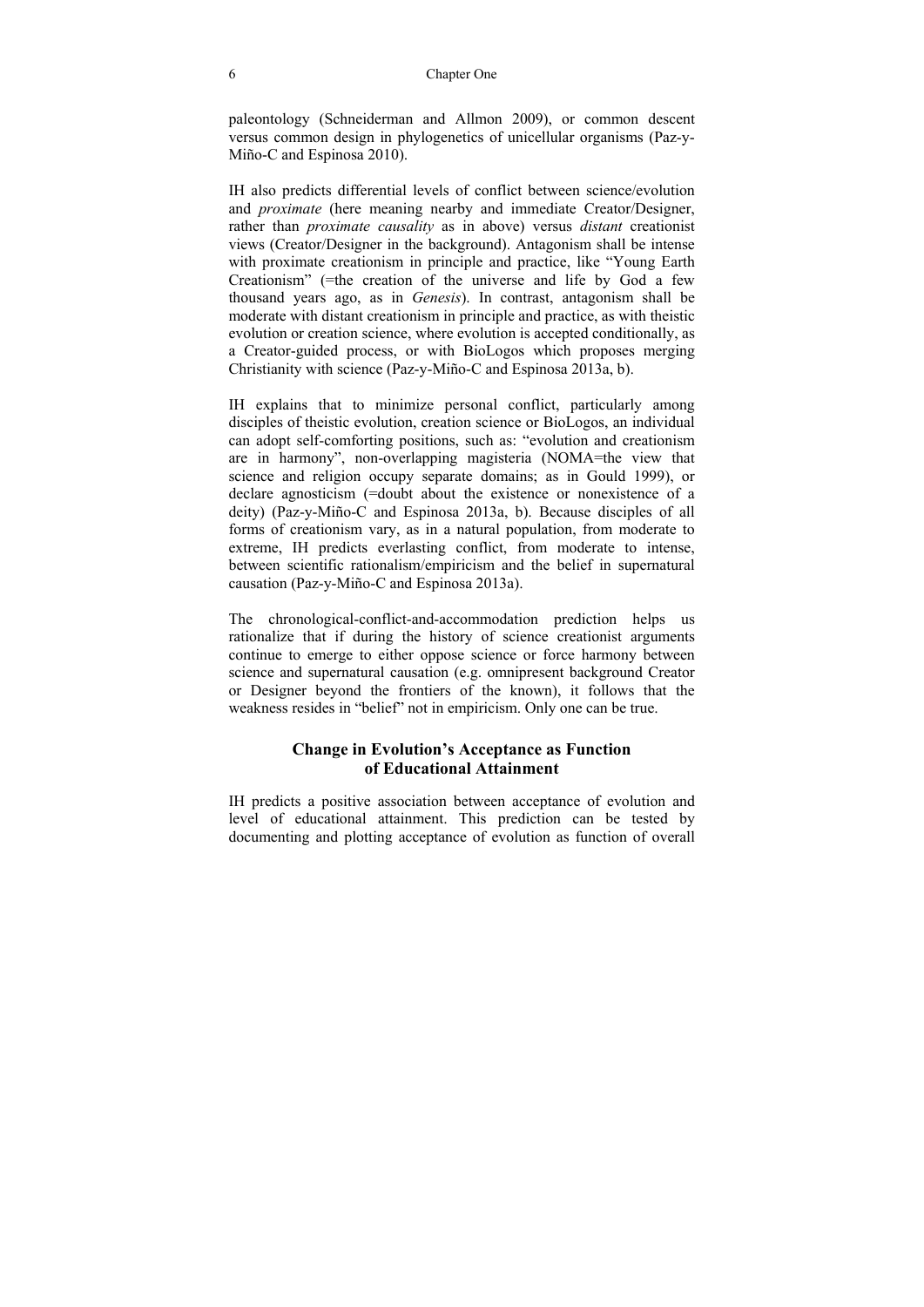education. For example, public acceptance of evolution in the United Sates increases from the high school  $(20/21\%)$ , to the some college  $(32/41\%)$ , college graduate (52/53%), post-graduate (65/74%) (Brumfield 2005; The Gallup Poll 2009), and university professor levels (94%; Paz-y-Miño-C and Espinosa 2012a, b). Likewise, it can be documented as function of world technological prosperity, which correlates with excellence in education, for example, public acceptance of evolution is above 50% in Sweden (68%), Germany (65%), China (64%), Japan (60%), Belgium (61%), Great Britain and France (55%), and Spain (53%); around or below 50% in Australia (51%), Canada (45%), South Korea (41%), Italy (40%), India (39%) and Argentina (37%); and alarmingly low in Mexico (34%), U.S. (28%), Russia (26%), Brazil (22%), Turkey (19%), Indonesia (11%) and Saudi Arabia (7%) (IPSOS 2011). Note that the U.S. and Russia (highly religious culturally) are exceptions. The underlying assumption of this prediction is that proper, comprehensive formal education leads to an organized exposure to subject content, rational assessment of facts, critical thinking, and adoption of an educated position in respect to evolution.

#### **Change in Evolution's Acceptance as Function of Religiosity**

IH predicts a negative association between acceptance of evolution and level of religiosity. This prediction can be assessed by documenting and plotting acceptance of evolution as function of diverse levels of religiosity, from no-religion (non-believer or atheist position), to moderate, and to deeply religious. The assumption is that atheists, non-believers and agnostics will accept evolution more than the moderate or deeply religious (Paz-y-Miño-C and Espinosa 2013a). We have documented such patterns by polling two distinct groups: first, self-identified atheists, non-believers and agnostics affiliated with the Atheist Alliance of America (AAA-US, N=133; Paz-y-Miño-C and Espinosa 2012c); and second, researchers, educators and students at 35 colleges and universities in New England, the U.S., plus European scientists from 25 countries (grand total N=1,392; Paz-y-Miño-C and Espinosa 2012a, b, 2013b). In a scale-religiosity index RI ranging from 0 to 3, least to most religious position, 93% of the atheists, non-believers and agnostics (whose RI=0 and educational attainment varied broadly) indicated to "accept evolution openly regardless of others' opinions", which was comparable to the 94% of the highly-educated New England researchers (RI=0.49) and 92% of the European scientists (RI=0.46), and significantly higher than the 72% of the New England educators  $(RI=1.31)$  and 63% of the students  $(RI=0.89)$ (Paz-y-Miño-C and Espinosa 2012a, b, c, 2013a, b). When RI was 0,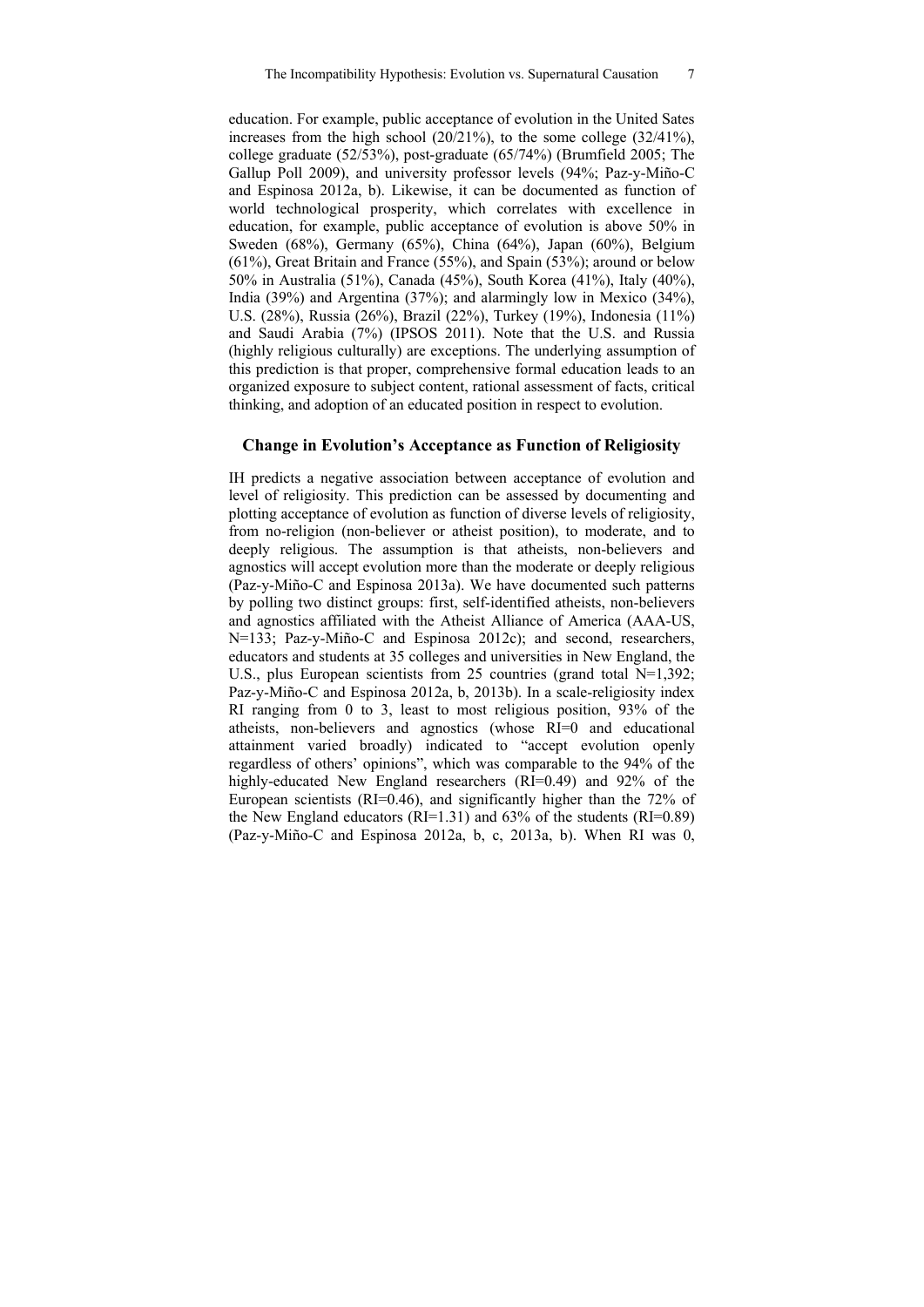understanding of evolution—as function of an evolution literacy index EI, also ranging from 0 to 3, least to most knowledgeable about evolution was high(er) in all groups (EI=2.59 among 70% of the New England researchers, EI=2.56 among 72% of the European scientists, EI=2.41 in 100% of the atheists, EI=2.16 among 36% of the New England educators, and EI=1.67 among 54% of the students; grand total N=778), however when RI was 3, understanding of evolution EI was low(est)  $(EI=2.0$ among 3% of the New England researchers, EI=1.33 among 6% of the European scientists, EI=1.35 among 13% of the students, and EI=1.25 among 19% of the New England educators; grand total N=157) (Paz-y-Miño-C and Espinosa 2012a, b, c, 2013a, b).

The prediction can also be documented on a broader scale: acceptance of evolution is high among the least religious countries in the world and low among the most religious. For example, creationist views combined with the notion that "humans cannot possibly be apes" are low in Germany and Great Britain (12%), China, Spain and Japan (11%), Sweden (10%), France (9%) and Belgium (8%); higher in Russia (34%), India (33%), Mexico (32%), Argentina (26%), South Korea (24%), Canada (22%), Italy (21%) and Australia (15%); and even higher in Saudi Arabia (75%), Turkey (60%), Indonesia (57%), Brazil (47%), and the U.S. (40%) (IPSOS 2011). Note that scores for acceptance of evolution in these countries were given in the previous section.

We acknowledge, of course, that societal interactions between science/evolution and religiosity, as much as between science broadly defined and ideology, are complex, multi factorial, variable in a spatio-temporal context, and subject to public policy, demographics, law and socio-economic change (Lerner 2000; Moore 2002, 2004; Apple 2008; Miller and Pennock 2008; Berkman and Plutzer 2009, 2011; Ecklund and Park 2009; Padian and Matzke 2009; Matzke 2010; Wexler 2010; Paz-y-Miño-C and Espinosa 2011a, b Gross et al. 2012). However, the point of this prediction is that "belief" disrupts, delays and/or stops the correct comprehension and acceptance of the evidence in support of evolution.

#### **Alternatives to IH**

The obvious alternative proposal to the incompatibility hypothesis is "compatibility" (CH) between scientific rationalism/empiricism and the belief in supernatural causation, which can be supported—at least temporarily—when the individual adopts the self-comforting positions of: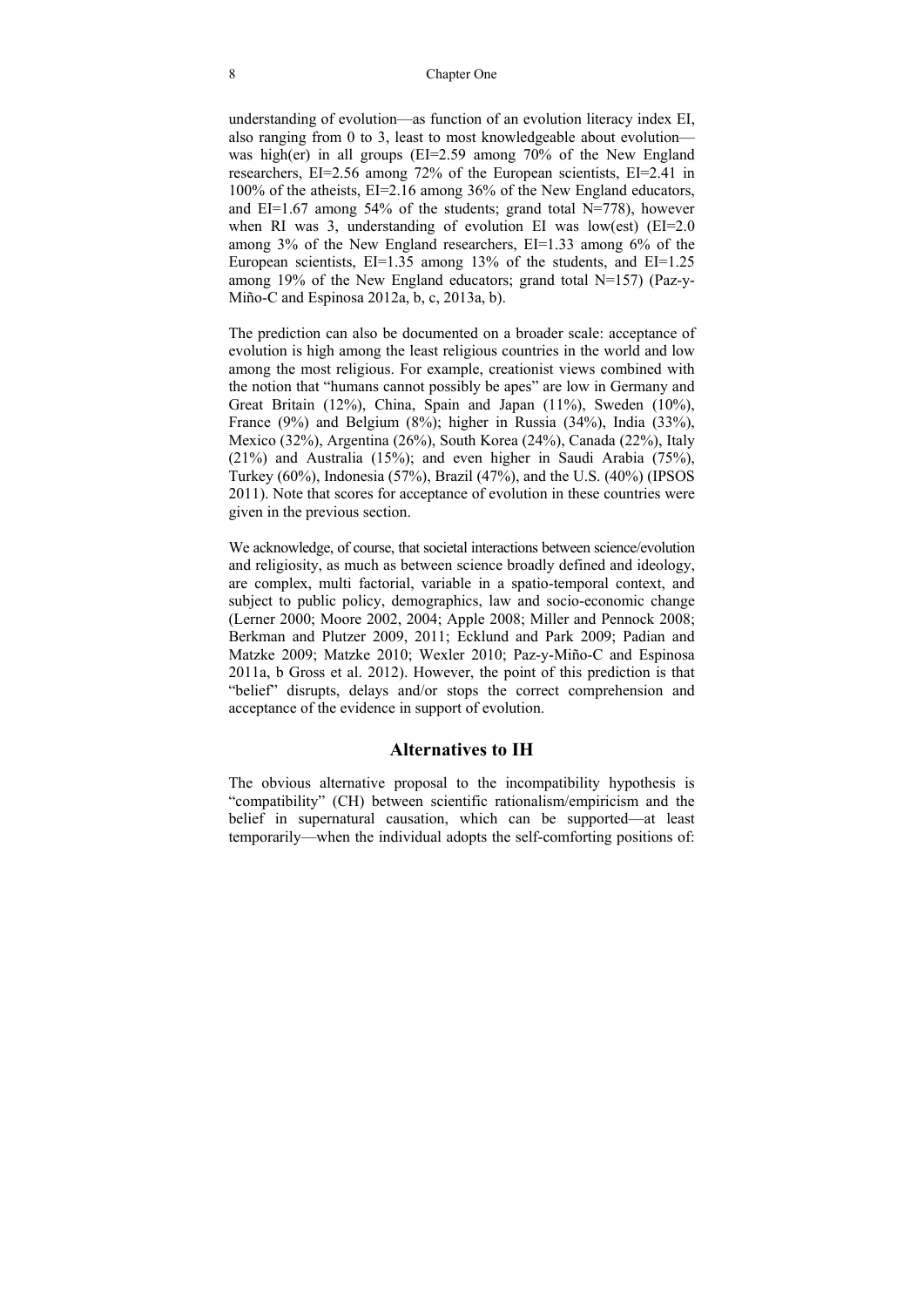harmony (=compatibility in principle and practice), non-overlapping magisteria NOMA (=compatibility in practice), or agnosticism (=compatibility in principle and practice). However, harmony is short lasting considering that the essence of science is to examine with facts all harmony-seeking proposals and reject them when lacking support (e.g. theistic evolution, creation science, or BioLogos, which seek harmony). NOMA confines science and belief to separate domains and is compulsory, which challenges the freedoms of science or belief to scrutinize each other; historically, scientific rationalism/empiricism has consistently won the scrutiny battle (above). Agnosticism offers an uncompromising escape route inconsistent with the straightforwardness of science; therefore, it is destined to fade away. Although not strict a alternative hypothesis to IH, harmony, NOMA and agnosticism have been discussed under such premise (Paz-y-Miño-C and Espinosa 2013a).

IH foresees everlasting struggle within the harmony, NOMA or agnosticism positions. Ultimately, IH offers a logical explanation—the "incompatibility" itself—for the causality of the conflict between science/evolution and religion, one that can be tested historically by recounting the chronological victories of science over all creationist challenges, or contemporarily by applying the scientific method to examining the controversy as function of its characterizing variables (see multiple-variable analyses below). IH is founded on the premise that because supernatural causation is improbable, the conflict emerges as an intrinsic outcome of the debate about its likelihood of occurrence. In contrast, CH is founded on the belief that a Creator or Intelligent Designer is possible and, therefore, "harmony" is necessary. We challenge the "compatibility" principle for lacking scientific support.

#### **How to Test IH and Its Auxiliary Hypotheses**

To examine IH theoretically and test it quantitatively, we have conceptualized a Cartesian landscape where the dependent variable acceptance of evolution is plotted as a function of three factors (Fig. 1): personal religious convictions (=belief), understanding how evolution works (=familiarity with the processes and forces of change in organisms), and understanding the essence of science (=method to explore reality) (Paz-y-Miño-C and Espinosa 2012a).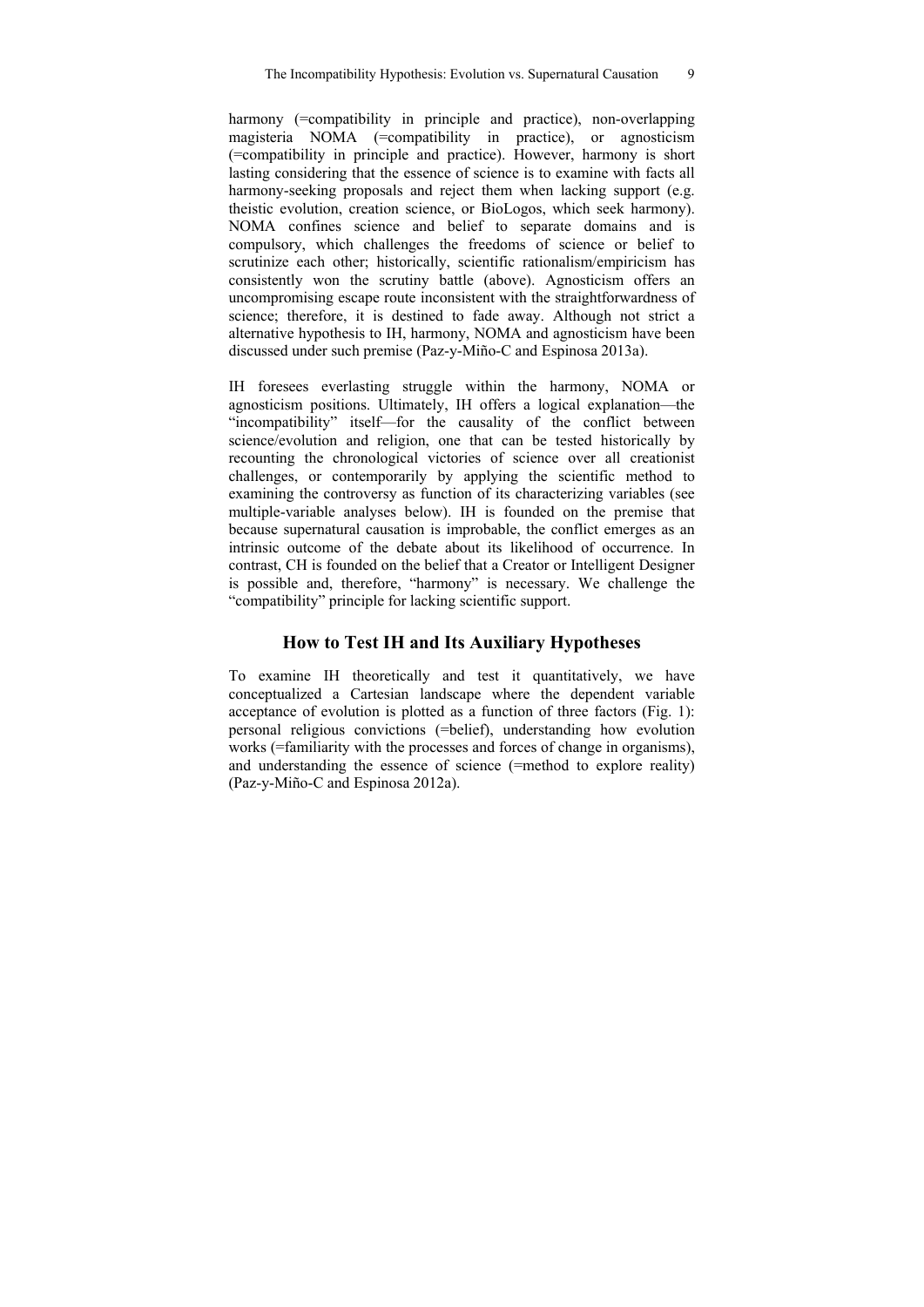10 Chapter One



Fig. 1 Conceptual three-dimensional landscape where the acceptance of evolution is depicted as a function of religiosity, science awareness and evolution literacy (adapted from Paz-y-Miño-C and Espinosa 2012a, with permission).

The point zero in the Cartesian landscape depicted in Fig. 1, from which coordinates *x*, *y* and *z* originate, corresponds to a low (labelled *none*) religiosity, evolution, or science awareness condition, or a *no awareness corner*, which is a low probability of occurrence corner (LPC). Away from zero, the tips of the arrows of the coordinates correspond to a high or *deep* religiosity, evolution, or science awareness. The highest acceptance of evolution corner is located in the top right of the landscape, where religiosity is low or none, and evolution and science awareness are high or deep. The lowest acceptance of evolution corner is located in the bottom left of the landscape, where religiosity is high or deep, and evolution and science awareness are low or none. A potentially highest personal conflict corner resides at the intersection of high or deep religiosity and evolution and science awareness; this potential conflict condition, however, can be resolved by the individual's adopting comforting positions: evolution and creationism are in harmony, non-overlapping magisteria NOMA, or agnosticism (above). Note that four other corners are labelled LPC in Fig. 1 due to their low probability of occurrence (e.g. high or deep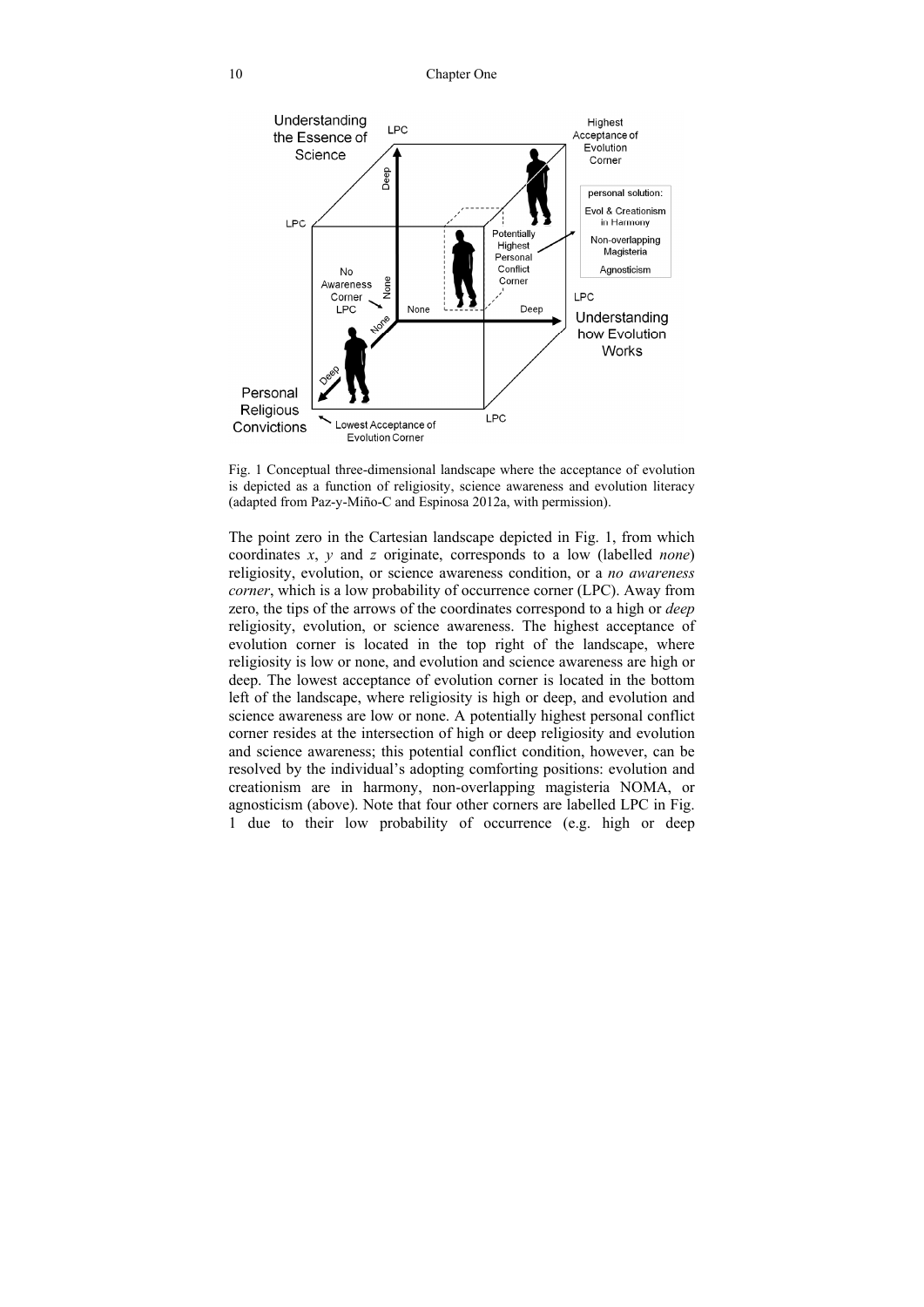understanding of science combined with no understanding of evolution and no religiosity, which is unlikely).

To quantitate the levels of religiosity, understanding of science and the evolutionary process, and plot them according to the parameters depicted in Fig. 1, we have used three descriptive indexes as characterizers of acceptance of evolution, each ranging from 0 to 3 (least to most religious or knowledgeable about science or evolution): Religiosity Index *RI* (The Pew Global Attitudes Project 2007), Science Index *SI* and Evolution Index *EI* (Paz-y-Miño-C & Espinosa 2011b). These indexes are powerful predictors of religious views worldwide (47 countries, The Pew Global Attitudes Project 2007) and of levels of understanding science and the evolutionary process (e.g. sample of 1,133 U.S. adults with diverse academic backgrounds, from college students to university professors; Paz-y-Miño-C & Espinosa 2011b, 2012b, 2013a, b).

Each index relies on examining responses to simple, informative questions: (i) Religiosity *RI*: +1 if responders believe that *faith in God is necessary for morality*; +1 if *religion is very important in their lives;* and +1 if *they pray daily*; (ii) Science *SI*: +1 if responders reject the idea that *scientific theories are based on opinions by scientists;* +1 if they disagree with the notion that *scientific arguments are as valid and respectable as their non-scientific counterparts*; and +1 if they reject the statement that *crime-scene and accident-scene investigators use a different type of scientific method to investigate a crime or an accident*; and (iii) Evolution *EI*: +1 if responders reject the idea that *organisms acquire beneficial traits during their lifetimes and then pass on these traits to their descendants*; +1 if they disagree with the notion that *during evolution monkeys such as chimpanzees can turn into humans*; and +1 if they reject the statement that *the origin of the human mind and consciousness cannot be explained by evolution*.

Our studies on patterns of acceptance of evolution and attitudes towards science in New England (i.e. university professors, educators and college students), or among European scientists and members of the AAA (above) have given us robust results, consistent with the conceptualization depicted in Fig. 1: understanding of science and acceptance of evolution has always decreased with increasing religiosity. Acceptance of evolution has increased with higher levels of understanding science. The non-religious responders have reached the highest levels of understanding of science and evolution (=no conflict with science/evolution), in contrast to the deeply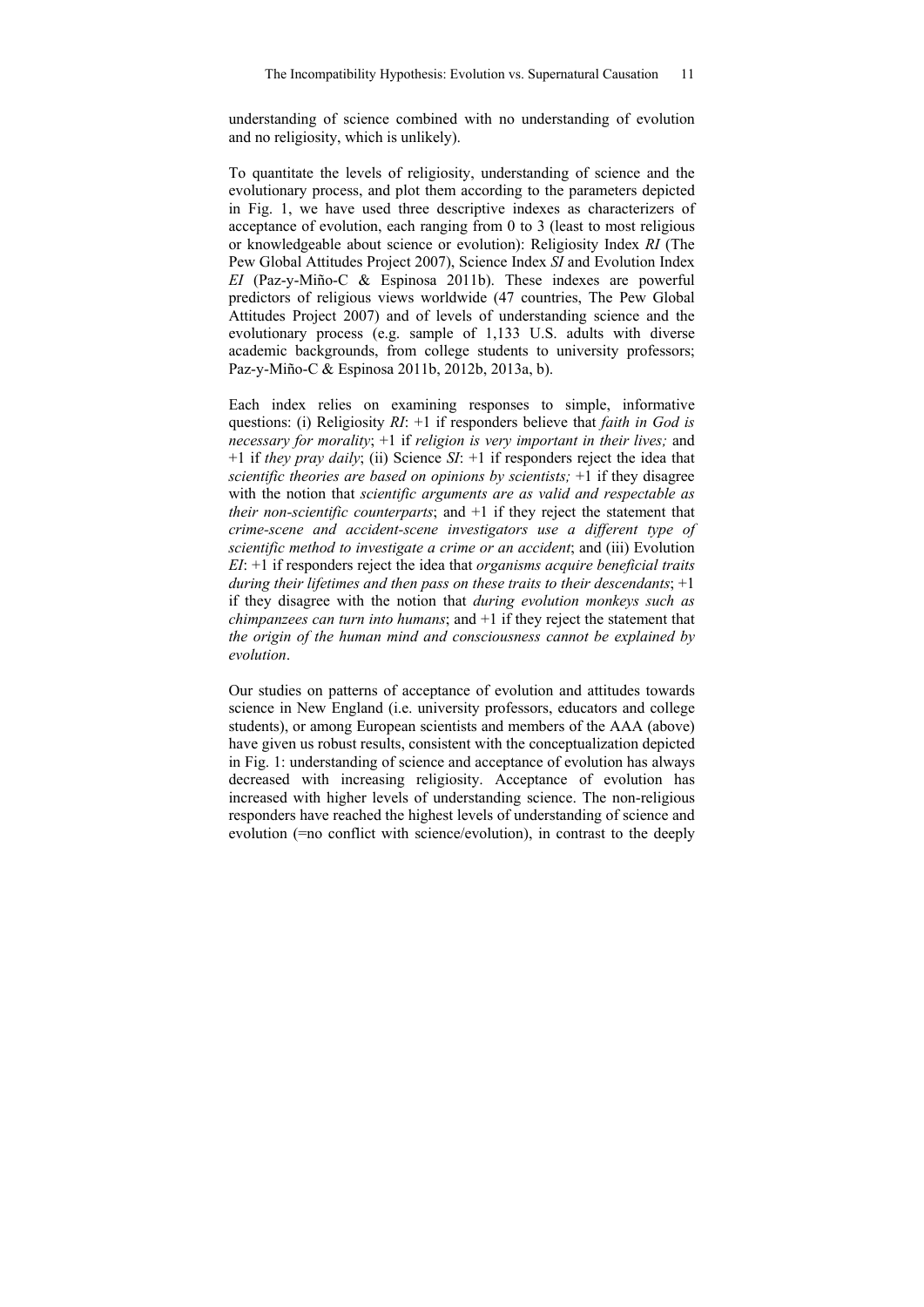religious who have scored lowest in science- and evolution-literacy indexes (=highest conflict with science/evolution) (Paz-y-Miño-C and Espinosa 2012a, b; 2013a, b). Those exposed to science courses, particularly biology, were more inclined to accept evolution than those deficient in science (Paz-y-Miño-C and Espinosa 2009a). In all groups, acceptance of evolution increased conspicuously with academic level (Paz-y-Miño-C and Espinosa 2009a, b, 2011b, 2012b, and 2013b).

In significant studies, Miller et al. (2006) and Hawley et al. (2011) have used structural equation models to explore the interconnectivity of multiple characterizers of acceptance of evolution. These approaches are critical for the comprehensive understanding, at the proximate level (=proximate hypotheses), of the dynamic and multi-factor nature of the controversy. For example, Miller et al. (2006) have determined that public opposition to evolution in the U.S. resides in specific variables: religious beliefs, pro-life beliefs, and political ideology account for most of the variance against evolutionary views (total nine independent variables), which differ distinctly between the U.S.  $(R^2=0.46 \text{ total effects})$  and Europe  $(R<sup>2</sup>=0.18$  total effects). Although in the U.S. and Europe religiosity is the main factor associated negatively with acceptance of evolution, the North American and European populations differ distinctively in the magnitude and/or set of variables influencing the phenomenon. Hawley et al. (2011) have gone further into the multiple variable analysis of attitudes towards evolution and identified six "higher-order" factors (political activity, political and religious conservatism, knowledge about evolution and its relevance, creationist reasoning, evolutionary misconceptions, and exposure to evolution) which interact with sixteen other "lower order" constructs (e.g. political, religious, moral and social commitments and/or objections; knowledge about science, evolution and technology; and exposure to evolution and/or its misconceptions; among others), thus illustrating the multidimensional complexity of the controversy.

The auxiliary hypotheses, as examined by Miller et al. (2006) and Hawley et al. (2011), are susceptible to rapid change, for example, the relationship among religious beliefs, pro-life beliefs or political ideology will vary in the short-term depending on societal circumstances; the same applies to Hawley et al.'s higher- and lower-order factors. The IH, however, as central hypothesis, is less prone to abrupt transformations (it predicts everlasting conflict between science/evolution and religion), unless "belief" vanishes and, therefore, the conflict ceases. Importantly, the auxiliary proposals are essential to study and characterize IH.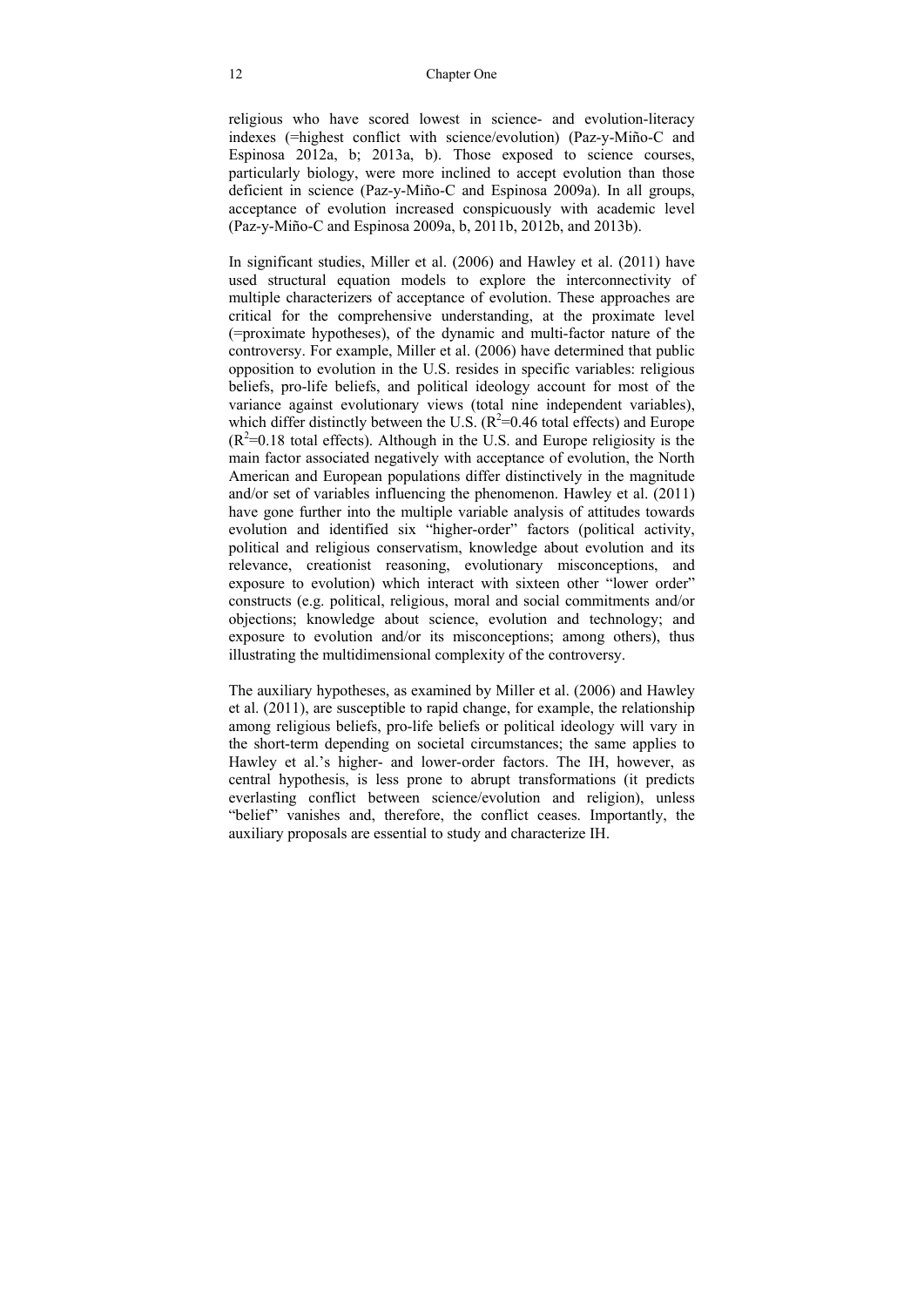#### **Acknowledgments**

We thank University San Francisco of Quito and its Galapagos Institute for the Arts and Sciences for inviting us to participate, as keynote speakers, at the Galapagos III World Evolution Summit (June 1-5, 2013) and to write this chapter. Carlos Montúfar, Diego Quiroga, Gabriel Trueba, Verónica Barragán, Patricia Sierra, Carlos Valle, Lourdes Torres, Stella de la Torre and Paula Córdova hosted the Summit splendidly. G Paz-y-Miño-C is supported by the UMassD Office of Faculty Development (Innovation in Teaching Awards AY0910, Undergraduate Research Grants F09) and A Espinosa by NIH grant 8P20GM103430-13. Paz-y-Miño-C and Espinosa are sponsored by New England Science Public and the Roger Williams University's Center for the Public Understanding of Science.

#### **References**

- Apple, Michael W. "Evolution Versus Creationism in Education." *Educational Policy* 22 (2008): 327–335.
- Berkman, Michael B., and Eric Plutzer. "Scientific Expertise and the Culture War: Public Opinion and the Teaching of Evolution in the American States." *Perspective on Politics* 7 (2009): 485–499.
- Berkman, Michael B., and Eric Plutzer. "Defeating Creationism in the Courtroom, But Not in the Classroom." *Science* 331 (2011): 404–405.
- Brumfiel, Geoff. "Who Has Designs on Your Students' Minds?" *Nature* 434 (2005): 1062–1065.
- Darwin, Charles. *On the Origin of Species by Means of Natural Selection, or the Preservation of Favoured Races in the Struggle for Life*. London: John Murray, 1859.
- —. *The Descent of Man, and Selection in Relation to Sex*. London: John Murray, 1871.
- Ecklund, Elaine H, and Jerry Z. Park. "Conflict Between Religion and Science Among Academic Scientists?" *Journal for the Scientific Study of Religion* 48 (2009): 276–292.
- Forrest, Barbara C., and Paul R. Gross. "Biochemistry by Design." *Trends in Biochemical Sciences* 32 (2007): 301–310.
- Forrest, Barbara C., and Paul R. Gross. *Creationism's Trojan Horse: The Wedge of Intelligent Design*. New York: Oxford University Press, 2007.
- Gould, Stephen J. *Rocks of Ages*. New York: Ballantine Books, 1999.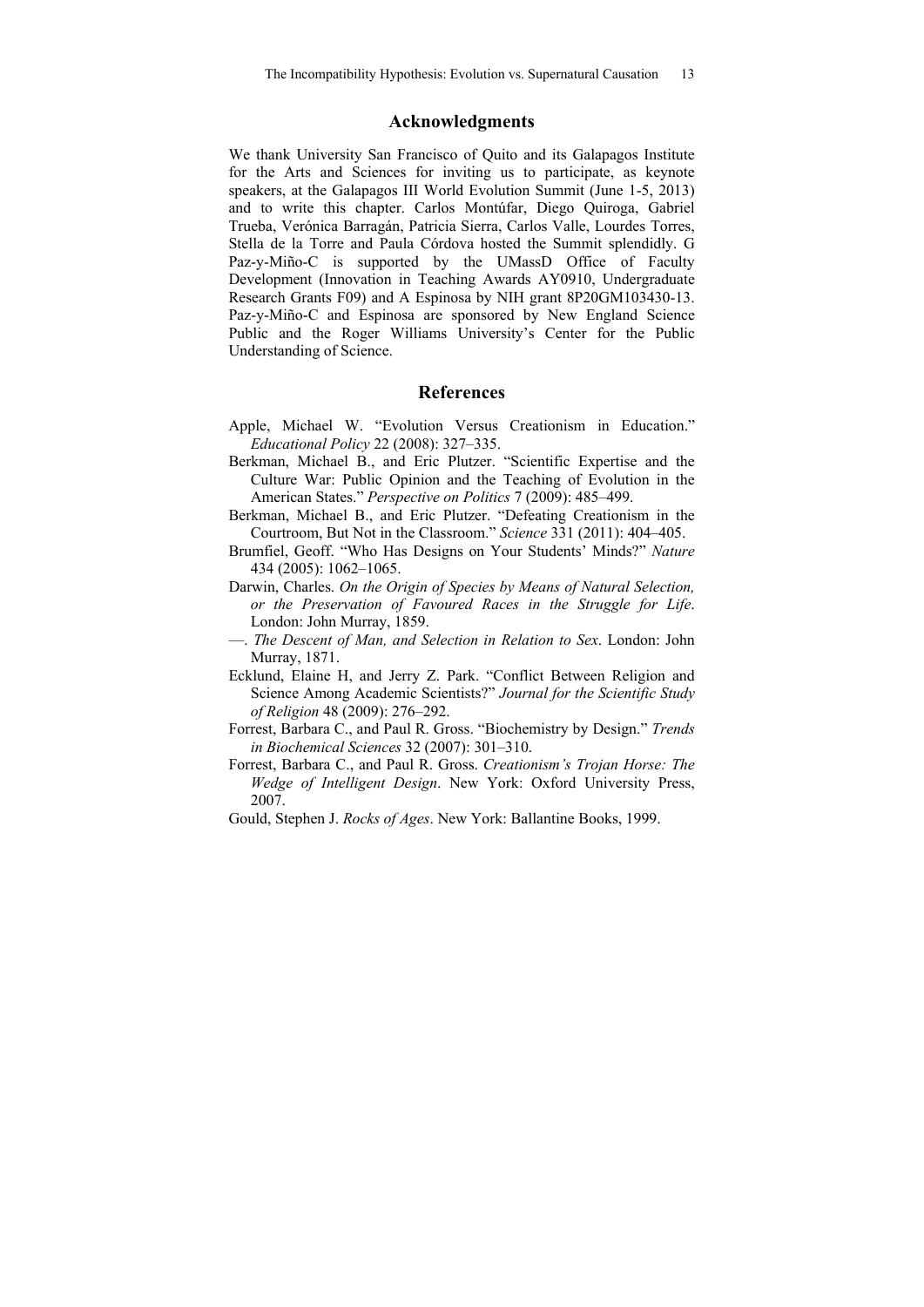- Hawley, Patricia H., Stephen D. Short, Luke A. McCune, Mark R. Osman, and Todd D. Little. "What's the Matter with Kansas?: The Development and Confirmation of the Evolutionary Attitudes and Literacy Survey (EALS)." *Evolution, Education and Outreach* 4 (2011): 117–132.
- IPSOS. "Supreme Being, the Afterlife, and Evolution." 2011. Accessed October 3, 2013.

*http://www.ipsos-na.com/news-polls/pressrelease.aspx?id=5217.* 

Kitzmiller, Tammy et al. versus Dover Area School District et al. 2005. Accessed October 3, 2013.

*http://ncse.com/files/pub/legal/kitzmiller/highlights/2005-12- 20\_Kitzmiller\_decision.pdf*.

- Lakatos, Imre. *The Methodology of Scientific Research Programmes, Philosophical Papers Volume 1*. Cambridge: Cambridge University Press, 1978.
- Lerner, Lawrence S. *Good Science, Bad Science: Teaching Evolution in the States*. Washington DC: The Thomas B. Fordham Foundation, 2000.
- Lerner, Lawerence S., Ursula Goodenough, John Lynch, Martha Schwartz, Richard Schwartz, and Paul R. Gross. *The State of State Science Standards*. Washington DC: Thomas B. Fordham Institute, 2012.
- Matzke, Nicholas J. "The Evolution of Creationist Movements." *Evolution, Education, and Outreach* 3 (2010): 145–162.
- Miller, John D., and Robert T Pennock. "Science Education and Religion in America in the 21st Century: Holding the Center." In *Secularism and Science in the 21st Century*, 9-32. Harford, MA: Institute for the Study of Secularism in Society and Culture, 2008.
- Miller, John D., Eugenie C. Scott, and Shinji Okamoto. "Public Acceptance of Evolution." *Science* 313 (2006): 765–766.
- Montúfar, Carlos. "From Copernicus to Darwin (1473-1882)." In *Evolution From the Galapagos, Social and Ecological Interactions in the Galapagos 2*, 11–14. New York, NY: Springer Science Business Media, 2013.
- Moore, Randy. "Teaching Evolution: Do State Standards Matter?" *BioScience* 52 (2002): 378–381.
- —. "How Well Do Biology Teachers Understand the Legal Issues Associated with the Teaching of Evolution?" *BioScience* 54 (2004): 860–865.
- Padian, Kevin, and Nicholas Matzke. "Darwin, Dover, 'Intelligent Design' and Textbooks." *Biochemistry Journal* 417 (2009): 29–42.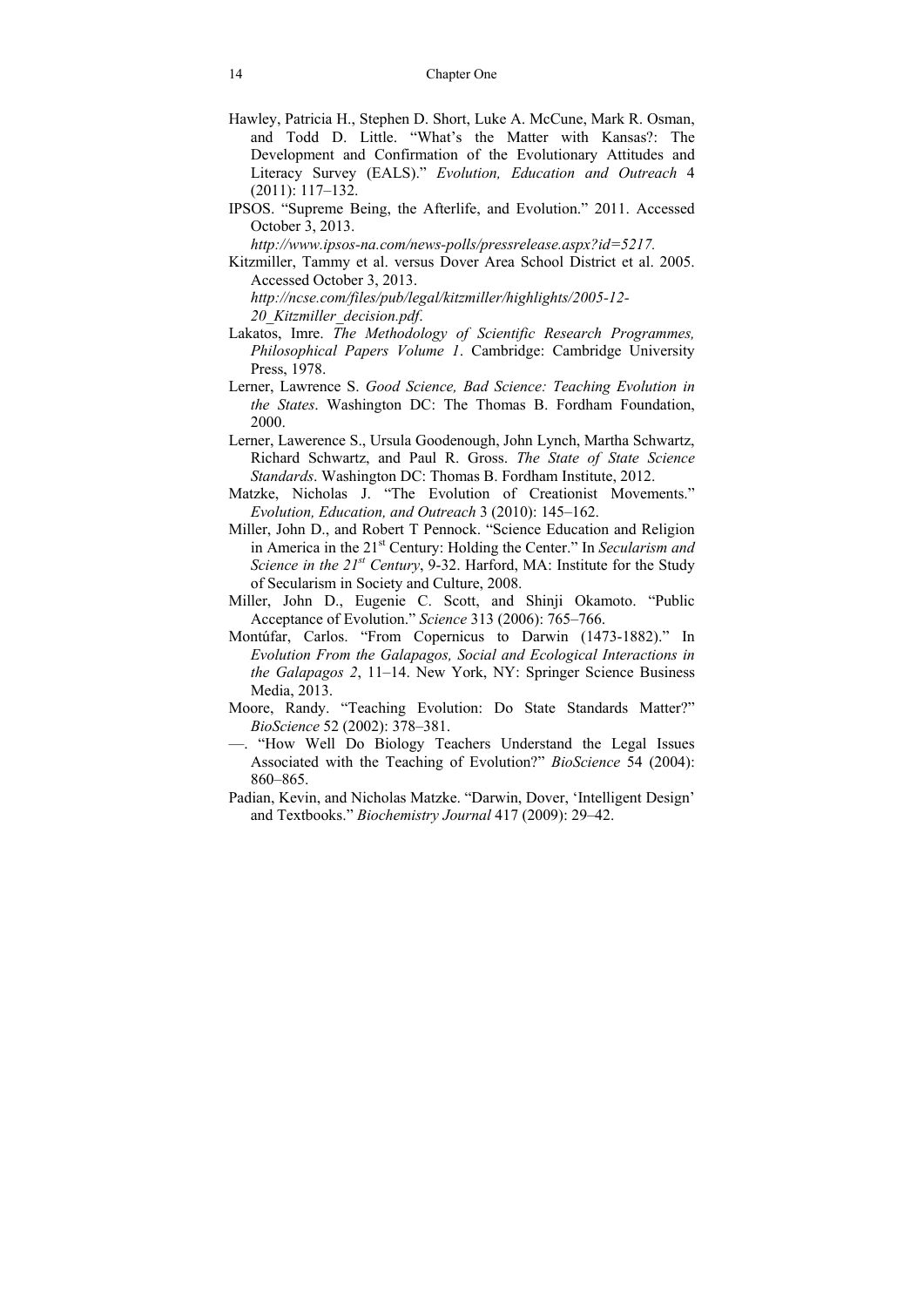- Paz-y-Miño-C, Guillermo, and Avelina Espinosa. "The Everlasting Conflict Evolution-and-science versus Religiosity." In *Religion and Ethics*, edited by Gloria Simpson and Spencer Payne, 73–97. New York: NOVA Publishers, 2013.
- Paz-y-Miño-C, Guillermo, and Avelina Espinosa. "Attitudes toward Evolution at New England Colleges and Universities, United States." *New England Science Public: Series Evolution* 1 (2013): 1–32.
- Paz-y-Miño-C, Guillermo, and Avelina Espinosa. "Introduction: Why People Do Not Accept Evolution?" *Journal of Eukaryotic Microbiology* 59 (2012): 101–104.
- Paz-y-Miño-C, Guillermo, and Avelina Espinosa. "Educators of Prospective Teachers Hesitate to Embrace Evolution Due to Deficient Understanding of Science/evolution and High Religiosity." *Evolution: Education & Outreach* 5 (2012): 139–162.
- Paz-y-Miño-C, Guillermo, and Avelina Espinosa. "Atheists' Knowledge About Science and Evolution." *Secular World* 18 (2012): 33–36.
- Paz-y-Miño-C, Guillermo, and Avelina Espinosa. "On the Theory of Evolution versus the Concept of Evolution: Three Observations." *Evolution, Education, and Outreach* 2 (2011): 308–312.
- Paz-y-Miño-C, Guillermo, and Avelina Espinosa. "New England Faculty and College Students Differ in Their Views About Evolution, Creationism, Intelligent Design, and Religiosity." *Evolution, Education, and Outreach* 2 (2011): 323–342.
- Paz-y-Miño-C, Guillermo, Avelina Espinosa, and Chunyan Y. Bai. "The Jackprot Simulation Couples Mutation Rate with Natural Selection to Illustrate How Protein Evolution is Not Random." *Evolution: Education and Outreach* 4 (2011): 502–514.
- Paz-y-Miño-C, Guillermo, and Avelina Espinosa. "Using Horizontal Gene Transfer and Common Descent to Depict Evolution and Contrast it with Common Design." *Journal of Eukaryotic Microbiology* 57 (2010): 11–18.
- Paz-y-Miño-C, Guillermo, and Avelina Espinosa. "Assessment of Biology Majors versus Non-majors Views on Evolution, Creationism and Intelligent Design." *Evolution, Education and Outreach* 2 (2009): 75– 83.
- Paz-y-Miño-C, Guillermo, and Avelina Espinosa A. "Acceptance of Evolution Increases with Student Academic Level: A Comparison between a Secular and a Religious College." *Evolution, Education, and Outreach* 2 (2009): 655–675.
- Pennock, Robert T. *Intelligent Design Creationism and its Critics*. Cambridge: Massachusetts Institute of Technology, 2001.